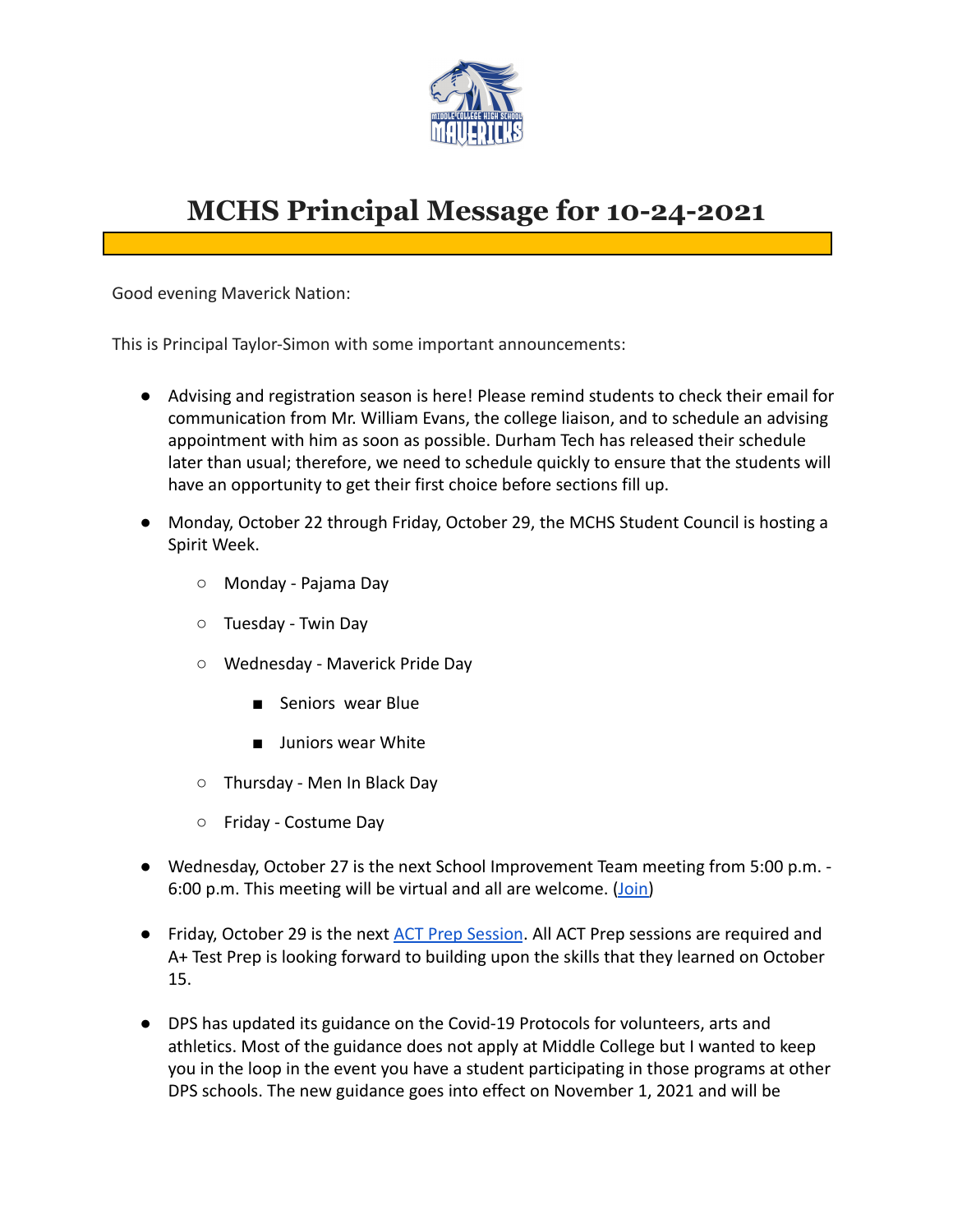

included in the email version of this message. Any questions regarding volunteering at Middle College may be directed to Principal Taylor-Simon. Any questions regarding athletics and art programs at your base school should be directed to the principal of that school.

### **○ Volunteers:**

- All volunteers must be FULLY vaccinated for COVID-19.
- All volunteers must be screened upon entering the building.
- All volunteers must wear their mask appropriately and consistently at all times..
- All volunteers must depart immediately at the end of their shift.

## **○ Winter Athletics:**

- *Athletes*
	- Athletes are required to wear a face covering except when engaged in physical activity.
	- Weekly testing is required for all unvaccinated athletes to play.
- *Spectators* 
	- Indoor venues will be limited to 50% of capacity with the home team getting 80% and the visiting team 20%.
	- All spectators are required to wear masks and any spectators without a mask will not be allowed into any venue.
	- All concessions will be pre-packaged food and drinks, with a limited number of individuals working to allow for adequate spacing.
	- Lobby areas for concessions will be clearly marked for adequate seating and spacing.
	- Bags are not allowed in any DPS athletic event.
	- Spectators may not reenter any athletic contest after leaving.

#### **○ Winter Arts:**

- **■** *Participants*
	- **●** While outdoors, teachers and performers are required to wear face coverings while not engaged in active performing.
	- **●** Weekly testing is required for all unvaccinated students to participate in activities.
- **■** *Spectators*